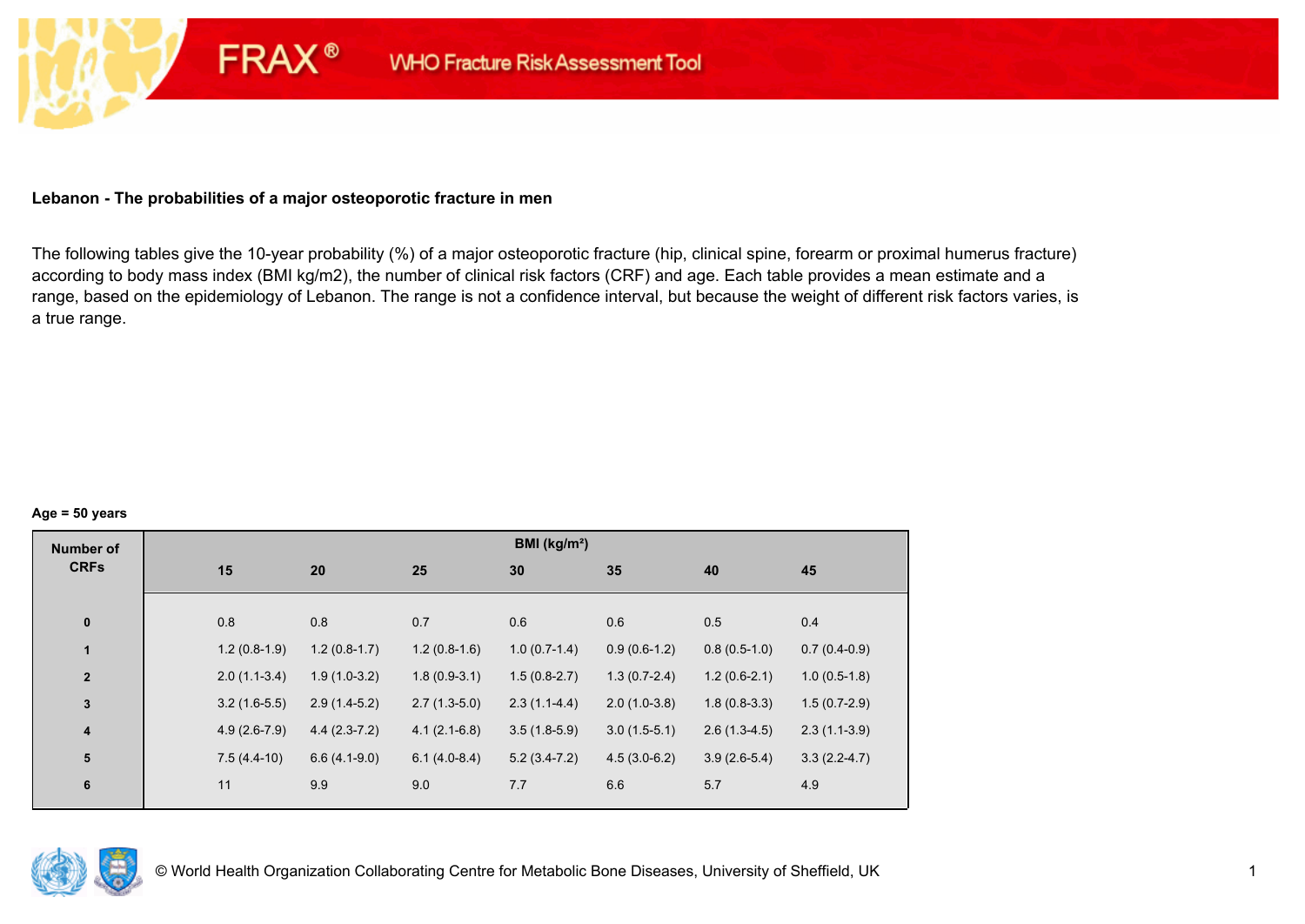# **Age = 55 years**

**FRAX®** 

| <b>Number of</b><br><b>CRFs</b> |                |                |                | BMI ( $kg/m2$ ) |                |                |                |
|---------------------------------|----------------|----------------|----------------|-----------------|----------------|----------------|----------------|
|                                 | 15             | 20             | 25             | 30              | 35             | 40             | 45             |
|                                 |                |                |                |                 |                |                |                |
| $\mathbf 0$                     | 1.1            | 1.1            | 1.0            | 0.9             | 0.8            | 0.7            | 0.6            |
| $\mathbf{1}$                    | $1.8(1.2-2.7)$ | $1.7(1.1-2.4)$ | $1.6(1.1-2.2)$ | $1.4(0.9-1.9)$  | $1.2(0.8-1.7)$ | $1.0(0.7-1.4)$ | $0.9(0.6-1.2)$ |
| $\mathbf{2}$                    | $2.8(1.6-4.6)$ | $2.6(1.4-4.4)$ | $2.5(1.3-4.3)$ | $2.1(1.1-3.7)$  | $1.8(1.0-3.2)$ | $1.6(0.8-2.8)$ | $1.4(0.7-2.4)$ |
| $\mathbf 3$                     | $4.4(2.4-7.2)$ | $4.0(2.1-6.9)$ | $3.8(1.9-6.7)$ | $3.2(1.6-5.8)$  | $2.8(1.4-5.0)$ | $2.4(1.2-4.4)$ | $2.1(1.0-3.8)$ |
| $\boldsymbol{4}$                | $6.8(3.8-11)$  | $6.1(3.3-9.7)$ | $5.6(3.0-9.2)$ | $4.8(2.6-8.0)$  | $4.1(2.2-6.9)$ | $3.6(1.8-5.9)$ | $3.1(1.6-5.1)$ |
| ${\bf 5}$                       | $10(6.2-14)$   | $9.1(5.8-12)$  | $8.3(5.5-11)$  | $7.1(4.7-9.8)$  | $6.1(4.1-8.4)$ | $5.2(3.5-7.2)$ | $4.5(3.0-6.2)$ |
| 6                               | 15             | 13             | 12             | 10              | 8.8            | 7.5            | 6.4            |
|                                 |                |                |                |                 |                |                |                |

## **Age = 60 years**

| <b>Number of</b>        |                |                |                | BMI ( $kg/m2$ ) |                |                |                |
|-------------------------|----------------|----------------|----------------|-----------------|----------------|----------------|----------------|
| <b>CRFs</b>             | 15             | 20             | 25             | 30              | 35             | 40             | 45             |
|                         |                |                |                |                 |                |                |                |
| $\mathbf 0$             | 1.6            | 1.5            | 1.5            | 1.3             | 1.1            | 0.9            | 0.8            |
| $\mathbf{1}$            | $2.5(1.7-3.7)$ | $2.4(1.6-3.3)$ | $2.3(1.6-3.1)$ | $2.0(1.3-2.7)$  | $1.7(1.1-2.3)$ | $1.4(1.0-2.0)$ | $1.2(0.8-1.7)$ |
| $\overline{\mathbf{2}}$ | $3.9(2.3-6.2)$ | $3.6(2.1-5.9)$ | $3.5(1.9-5.8)$ | $3.0(1.6-5.0)$  | $2.5(1.4-4.4)$ | $2.2(1.2-3.8)$ | $1.9(1.0-3.3)$ |
| $\mathbf 3$             | $6.0(3.5-9.3)$ | $5.5(3.1-9.0)$ | $5.2(2.8-9.0)$ | $4.5(2.3-7.7)$  | $3.8(2.0-6.6)$ | $3.2(1.7-5.7)$ | $2.8(1.4-4.9)$ |
| $\boldsymbol{4}$        | $9.0(5.5-14)$  | $8.3(4.9-13)$  | $7.8(4.4-12)$  | $6.6(3.7-11)$   | $5.6(3.1-9.1)$ | $4.8(2.6-7.8)$ | $4.1(2.2-6.7)$ |
| 5                       | $13(8.5-18)$   | $12(8.0-16)$   | $11(7.8-15)$   | $9.6(6.6-13)$   | $8.1(5.6-11)$  | $6.9(4.7-9.6)$ | $5.9(4.0-8.2)$ |
| 6                       | 19             | $18$           | 16             | 14              | 12             | 9.9            | 8.4            |

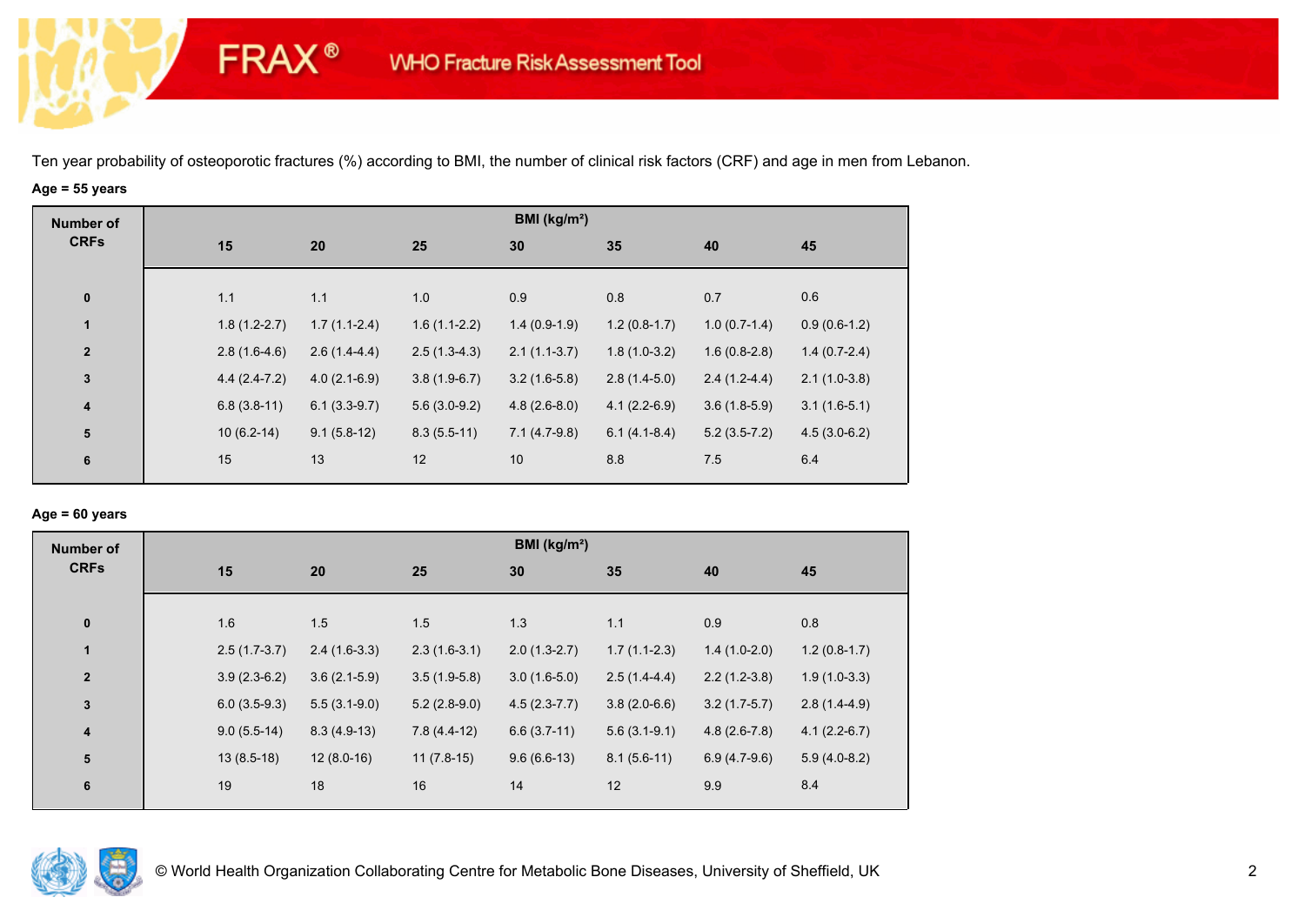# **Age = 65 years**

**FRAX®** 

| <b>Number of</b><br><b>CRFs</b> |                  |                |                | BMI (kg/m <sup>2</sup> ) |                |                |                |
|---------------------------------|------------------|----------------|----------------|--------------------------|----------------|----------------|----------------|
|                                 | 15               | 20             | 25             | 30                       | 35             | 40             | 45             |
|                                 |                  |                |                |                          |                |                |                |
| $\bf{0}$                        | 2.2              | 2.1            | 2.0            | 1.7                      | 1.5            | 1.2            | 1.1            |
| $\mathbf{1}$                    | $3.4(2.4-4.7)$   | $3.2(2.2-4.3)$ | $3.1(2.1-4.1)$ | $2.6(1.8-3.4)$           | $2.2(1.5-2.9)$ | $1.9(1.3-2.5)$ | $1.6(1.1-2.1)$ |
| $\overline{\mathbf{2}}$         | $5.1(3.2 - 7.7)$ | $4.8(2.9-7.5)$ | $4.6(2.7-7.4)$ | $3.9(2.2-6.4)$           | $3.3(1.9-5.5)$ | $2.8(1.6-4.7)$ | $2.4(1.3-4.0)$ |
| $\mathbf{3}$                    | $7.7(4.7-11)$    | $7.2(4.4-11)$  | $6.8(3.9-11)$  | $5.8(3.3-9.5)$           | $4.9(2.7-8.1)$ | $4.1(2.3-6.9)$ | $3.5(1.9-5.9)$ |
| $\overline{4}$                  | $11(7.2-16)$     | $11(6.8-16)$   | $10(6.2-15)$   | $8.4(5.1-13)$            | $7.1(4.2-11)$  | $6.0(3.4-9.5)$ | $5.0(2.8-8.1)$ |
| $5\phantom{1}$                  | $16(11-21)$      | $15(11-20)$    | 14 (10-19)     | $12(8.6-16)$             | $10(7.2-14)$   | $8.5(6.0-12)$  | $7.2(5.0-10)$  |
| 6                               | 22               | 21             | 20             | 17                       | 14             | 12             | 10             |
|                                 |                  |                |                |                          |                |                |                |

## **Age = 70 years**

| <b>Number of</b> |                |                |                | BMI ( $kg/m2$ )  |                |                  |                |
|------------------|----------------|----------------|----------------|------------------|----------------|------------------|----------------|
| <b>CRFs</b>      | 15             | 20             | 25             | 30               | 35             | 40               | 45             |
|                  |                |                |                |                  |                |                  |                |
| $\bf{0}$         | 3.0            | 2.9            | 2.9            | 2.4              | 2.0            | 1.7              | 1.4            |
| $\mathbf{1}$     | $4.7(3.2-6.0)$ | $4.4(3.1-5.7)$ | $4.2(3.0-5.5)$ | $3.5(2.5-4.6)$   | $2.9(2.0-3.9)$ | $2.4(1.7-3.3)$   | $2.0(1.4-2.7)$ |
| $\mathbf{2}$     | $7.1(4.4-11)$  | $6.6(4.2-10)$  | $6.2(3.9-9.2)$ | $5.2(3.2 - 7.6)$ | $4.3(2.6-6.4)$ | $3.5(2.2-5.3)$   | $2.9(1.8-4.4)$ |
| $\mathbf{3}$     | $11(6.1-17)$   | $9.9(6.0-15)$  | $9.2(5.8-14)$  | $7.6(4.7-11)$    | $6.2(3.8-9.3)$ | $5.1(3.1 - 7.7)$ | $4.2(2.5-6.4)$ |
| $\boldsymbol{4}$ | 16 (9.8-22)    | $15(9.3-21)$   | $13(8.7-20)$   | $11(7.1-16)$     | $9.0(5.7-14)$  | $7.4(4.6-11)$    | $6.1(3.7-9.2)$ |
| 5                | 22 (18-29)     | 21 (17-28)     | $20(15-26)$    | $16(12-21)$      | $13(10-18)$    | $11(8.1-15)$     | $8.7(6.5-12)$  |
| 6                | 31             | 29             | 28             | 23               | 19             | 15               | 12             |
|                  |                |                |                |                  |                |                  |                |

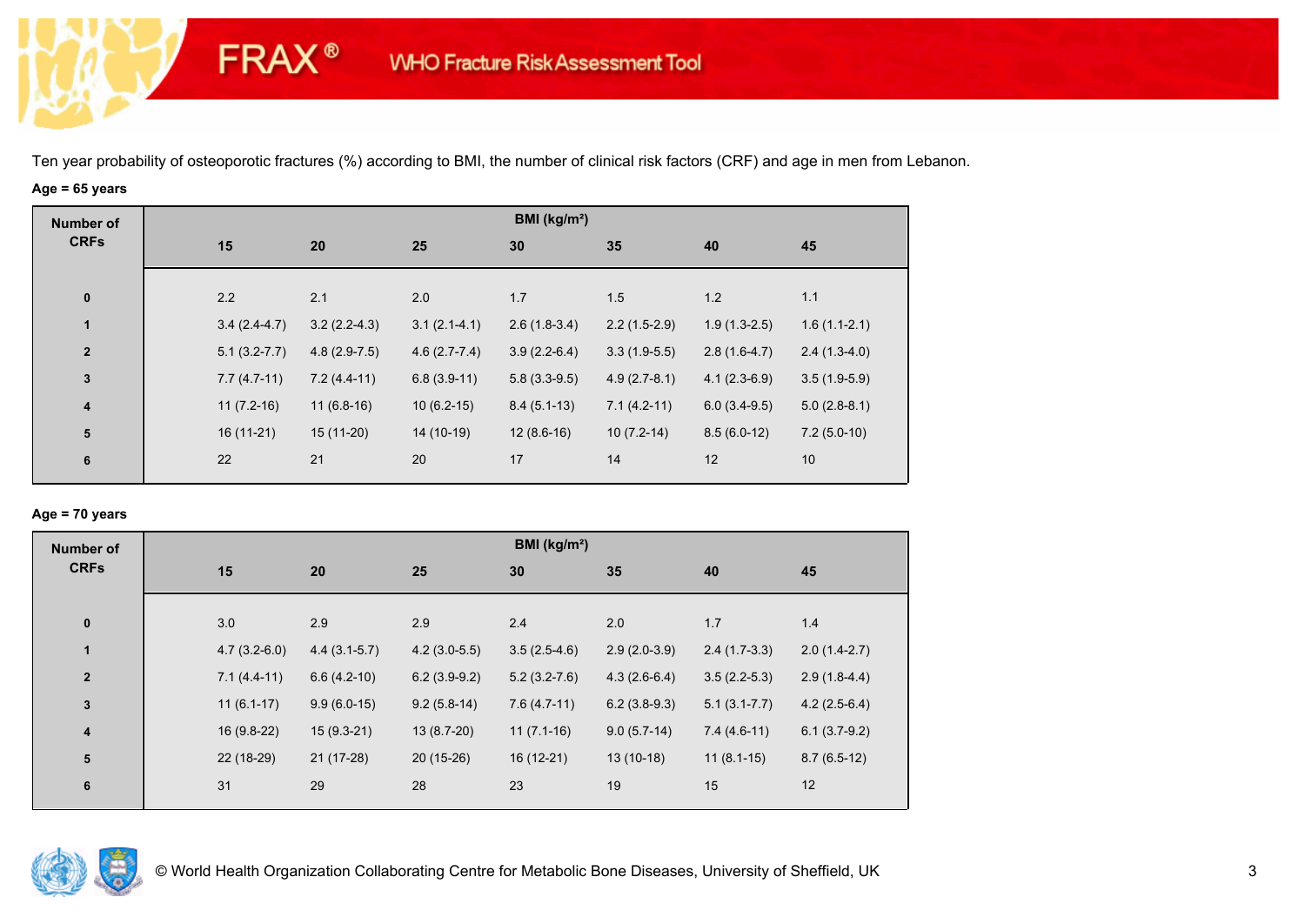# **Age = 75 years**

**FRAX®** 

| <b>Number of</b>        |             |                                |                | BMI (kg/m <sup>2</sup> ) |                |                  |                |
|-------------------------|-------------|--------------------------------|----------------|--------------------------|----------------|------------------|----------------|
| <b>CRFs</b>             | 15          | 20                             | 25             | 30                       | 35             | 40               | 45             |
| $\bf{0}$                | 4.5         | 4.5                            | 4.4            | 3.6                      | 3.0            | 2.5              | 2.1            |
| $\mathbf{1}$            |             | $7.3(4.7-11)$<br>$7.0(4.7-10)$ | $6.6(4.6-8.6)$ | $5.4(3.7-6.9)$           | $4.4(3.0-5.5)$ | $3.6(2.5-4.5)$   | $3.0(2.0-3.8)$ |
| $\mathbf{2}$            |             | $11(6.3-19)$<br>$11(6.3-17)$   | $10(6.1-15)$   | $8.1(4.9-12)$            | $6.5(4.0-9.8)$ | $5.3(3.2 - 7.9)$ | $4.3(2.6-6.4)$ |
| $\mathbf{3}$            |             | $17(8.8-28)$<br>$16(8.6-26)$   | $15(8.6-23)$   | $12(6.9-18)$             | $9.8(5.5-15)$  | $7.9(4.4-12)$    | $6.3(3.5-9.8)$ |
| $\overline{\mathbf{4}}$ | $25(14-36)$ | 24 (13-34)                     | $22(13-31)$    | 18 (10-26)               | 14 (8.4-21)    | $12(6.7-17)$     | $9.3(5.3-14)$  |
| ${\bf 5}$               | $35(22-44)$ | $33(22-42)$                    | $31(22-40)$    | 26 (18-34)               | 21 (14-28)     | $17(12-23)$      | 14 (9.4-19)    |
| 6                       | 46          | 44                             | 42             | 36                       | 30             | 24               | 20             |

## **Age = 80 years**

| <b>Number of</b> |              |              |               | BMI ( $kg/m2$ ) |                |                |                |
|------------------|--------------|--------------|---------------|-----------------|----------------|----------------|----------------|
| <b>CRFs</b>      | 15           | 20           | 25            | 30              | 35             | 40             | 45             |
|                  |              |              |               |                 |                |                |                |
| $\bf{0}$         | 6.7          | 6.6          | 6.5           | 5.3             | 4.3            | 3.5            | 2.8            |
| $\mathbf{1}$     | $10(6.9-17)$ | $10(6.8-16)$ | $9.8(6.7-14)$ | $7.9(5.4-11)$   | $6.3(4.3-8.8)$ | $5.1(3.5-7.0)$ | $4.1(2.8-5.5)$ |
| $\mathbf{2}$     | 16 (9.2-26)  | $15(9.0-24)$ | $14(9.1-21)$  | $12(7.2-17)$    | $9.4(5.7-14)$  | $7.5(4.6-11)$  | $6.0(3.6-8.8)$ |
| $\mathbf{3}$     | $23(13-35)$  | $22(12-33)$  | $21(12-31)$   | $17(9.8-25)$    | 14 (7.7-21)    | $11(6.1-17)$   | $8.8(4.9-13)$  |
| 4                | $32(19-43)$  | $30(18-42)$  | 29 (19-39)    | 24 (15-33)      | $20(12-27)$    | 16 (9.4-22)    | $13(7.5-18)$   |
| 5                | 42 (28-51)   | 40 (27-49)   | 38 (27-47)    | $33(22-41)$     | 27 (18-35)     | 22 (15-29)     | 18 (12-24)     |
| 6                | 53           | 51           | 49            | 42              | 36             | 30             | 25             |
|                  |              |              |               |                 |                |                |                |